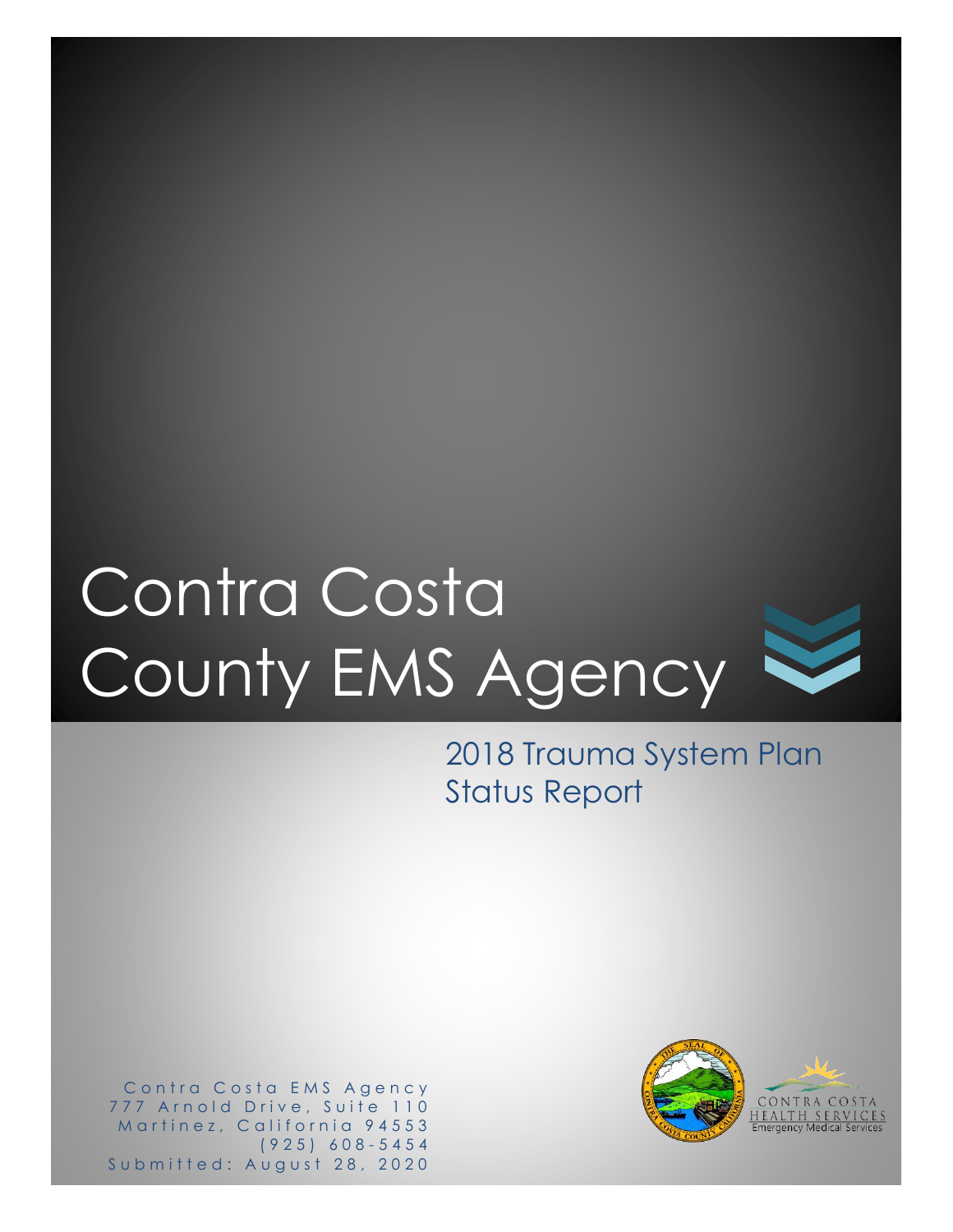## **SUMMARY OF TRAUMA PLAN STATUS REPORT**

Developed in 1985, Contra Costa County's trauma system continues to serve the residents and visitors of Contra Costa County with a single Level II trauma center. In January of 2016, Contra Costa County adopted the recommended CDC Trauma Triage guidelines. There were no significant changes to volume for the year, however as a result of this change, our non-trauma center hospital transports increased by 12% from the prior year. The changes consisted of the marrying of our two policies, "trauma destination criteria and trauma activation criteria (aka direct trauma center transport)" to align with the recommended CDC TTG. The change in policy was implemented to create one clear pathway for our field providers to determine trauma triage as prior years' data showed a potential gap in recognizing trauma patients with additional risk factors, age consideration and systolic blood pressures to name a few.

In 2018, our field providers continue to use Base contact for patient destination determination for patients that are not automatic trauma activations that fit into box 4 ("Special Considerations") of Contra Costa County's trauma triage guidelines.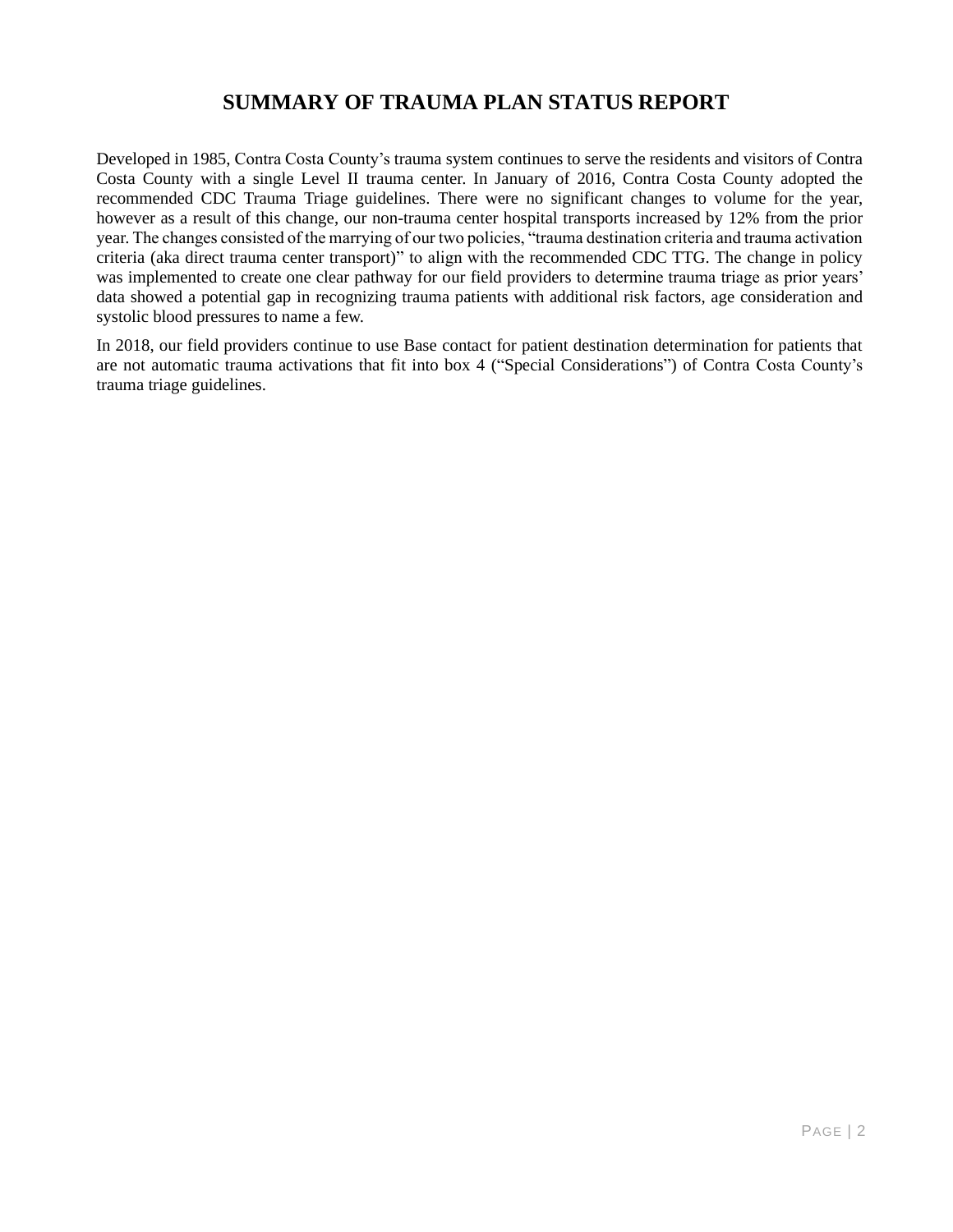#### **Organizational Structure**

The Contra Costa County trauma system is an integral part of the EMS. The EMS Agency, a division of Contra Costa Health Services, is the Local EMS Agency (LEMSA) as designated by the Board of Supervisors. LEMSA staff include the EMS Director, EMS Medical Director, EMS Programs Coordinator, Emergency Preparedness Manager, seven Prehospital Care Coordinators (nurse or paramedic), and four support staff.

John Muir Medical Center was designated as a trauma center by the County in May 1986, following a request for proposal process as the County's sole Level II Trauma Center. John Muir's designation was renewed in May 1992, following a second request for proposal process providing an additional opportunity for hospitals to seek trauma center designation. The term of the existing contract extends through May 2, 2021 with conditional automatic renewal to 2031.

Although John Muir is the county's sole designated trauma center, the County also recognizes UCSF Benioff's Children's Hospital of Oakland as an Alameda County designated Level I Trauma Center with specialized capability to care for pediatric trauma. The LEMSA has established mechanisms to assure that most pediatric trauma is transported directly to Children's Hospital.

The LEMSA is responsible for overall trauma system monitoring, quality improvement, and oversight of administration of the trauma center designation contract. The established trauma system quality improvement process includes a joint Alameda-Contra Costa County Trauma Audit Committee (TAC), a county-level Pre-TAC Committee, and a trauma registry maintained both by John Muir and by the County EMS Agency.

### **Trauma Injury Prevention Program**

The John Muir Injury Prevention Program has received National Awards of Recognition for its programs and service to the community. John Muir Trauma Services has reached over 20,000 Contra Costa residents directly. In 2017, John Muir continued to implement and improve Trauma Services' Injury prevention/ intervention projects of 2010: *Beyond Violence and Alcohol Screening and Brief Intervention for High Risk Drinking Behavior*. Described below, the following projects continued in 2018:

#### Beyond Violence

Modeled after Highland Hospital's "Caught in the Crossfire," "Beyond Violence" is aimed at reducing retaliation and re-injury to trauma patients, ages 15-25 years that result in street violence. The program is a collaborative project between John Muir Health, Contra Costa County Health Services, Richmond's Office of Neighborhood Safety, One Day at a Time, and the Williams Group.

#### Alcohol Screening and Intervention for High Risk Drinking Behavior

A plethora of research has shown a strong correlation between alcohol use and risk for injury. Evidence has also shown that when at-risk drinking behavior is addressed through even a brief intervention with a health care provider, attitudes and behaviors around alcohol use can change, effectively decreasing an individual's risk for injury. Aimed at trauma in-patients, John Muir's goal is to screen and intervene with eligible patients prior to discharge. In 2015, 80% of eligible patients were screened and intervention took place.

#### Childhood Occupant Protection

The primary goal of the Child Passenger Safety Program is to educate children ages 0-15 years, parents, and other care givers in the proper use of child safety restraints. Under the leadership of Carol Powers, the fitting stations and drive-through clinics of the John Muir Health Child Safety Coalition have been revitalized. There are presently 13 member agencies of the Coalition which include police and fire departments and communitybased organizations throughout Contra Costa County. Since 2009, the program has provided over 100 new child restraints annually to families in need. In collaboration with John Muir Women's Health Center, the program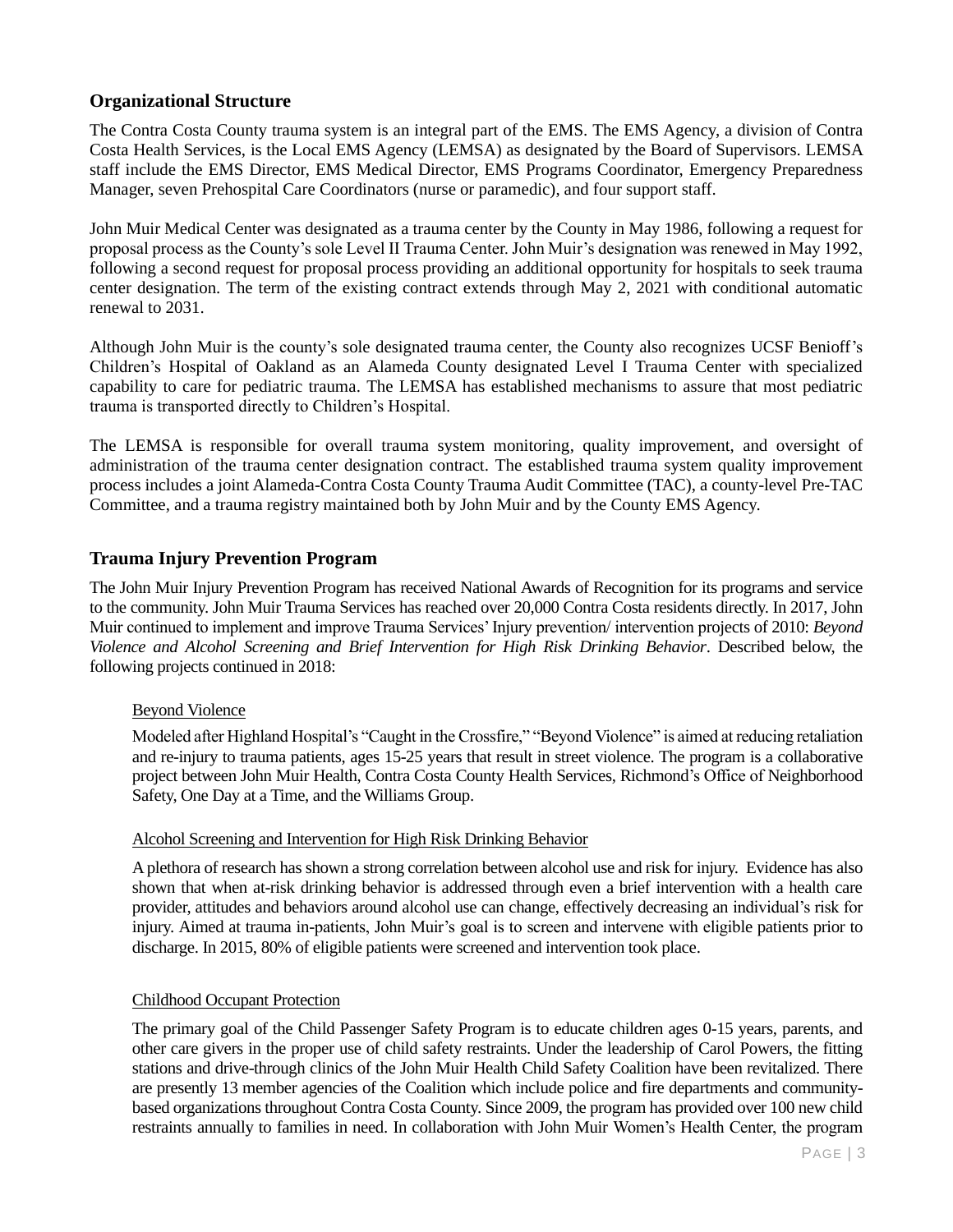sponsors a fitting station, which checks over 1,000 car seat installations annually and child passenger safety education program such as "Shopping for a Car Seat."

#### Occupant Protection for Teens

Although a variety of strategies are used to address this very high-risk population, the largest and most active project, the "Every 15 Minutes" program, is an intense two-day crash scene reenactment aimed at increasing awareness among teens and their parents of the medical, legal, social and financial consequences of drinking and driving. In 2018, John Muir Health continued their participation in "Every 15 minutes" at 5 area schools. Beyond the trauma activation reenactment, John Muir also assists in event planning and the physical (moulage) and emotional preparation of participating students. There are over 50 John Muir nursing volunteers serving the community in this emotionally engaging program.

#### Child Injury Prevention Network-Bay Area (CIPN)

Founded in 2007 with the aim of bringing together individuals, agencies, and organizations that share a common goal, CIPN has strived to keep children safe from injury through education and outreach in our communities. CIPN is a multidisciplinary group of individuals and agencies crossing county lines committed to building community awareness of injury as a public health priority. Trauma is a major cause of pediatric preventable injury. The group provides networking opportunities, information and data-sharing, and offers individual expertise in various areas in injury prevention. Contra Costa and Alameda counties partner with UCSF Benioff's Children's Hospital of Oakland to support network activities.

#### Contra Costa County Pediatric and Neonatal Disaster and Medical Surge Network

This is an informal "grassroots" network of pediatric, neonatal, emergency care, and disaster professionals from all disciplines, working to support Pediatric and Neonatal Surge Preparedness efforts in our communities. There are no costs or fees. The only requirement is a willingness to participate with likeminded colleagues. A listserv connects participants with ideas, information, resources, and strategies for supporting regional pediatric surge and disaster preparedness on the local, regional and state level. It is anticipated that in a major earthquake, more than 380 pediatric trauma victims will require care in Contra Costa County alone. The Coalition has inspired locals to engage in statewide efforts to support disaster preparedness for infants and children throughout California and regularly reports activities to the EMSAAC Disaster Committee and State EMS for Children Technical Advisory Committee.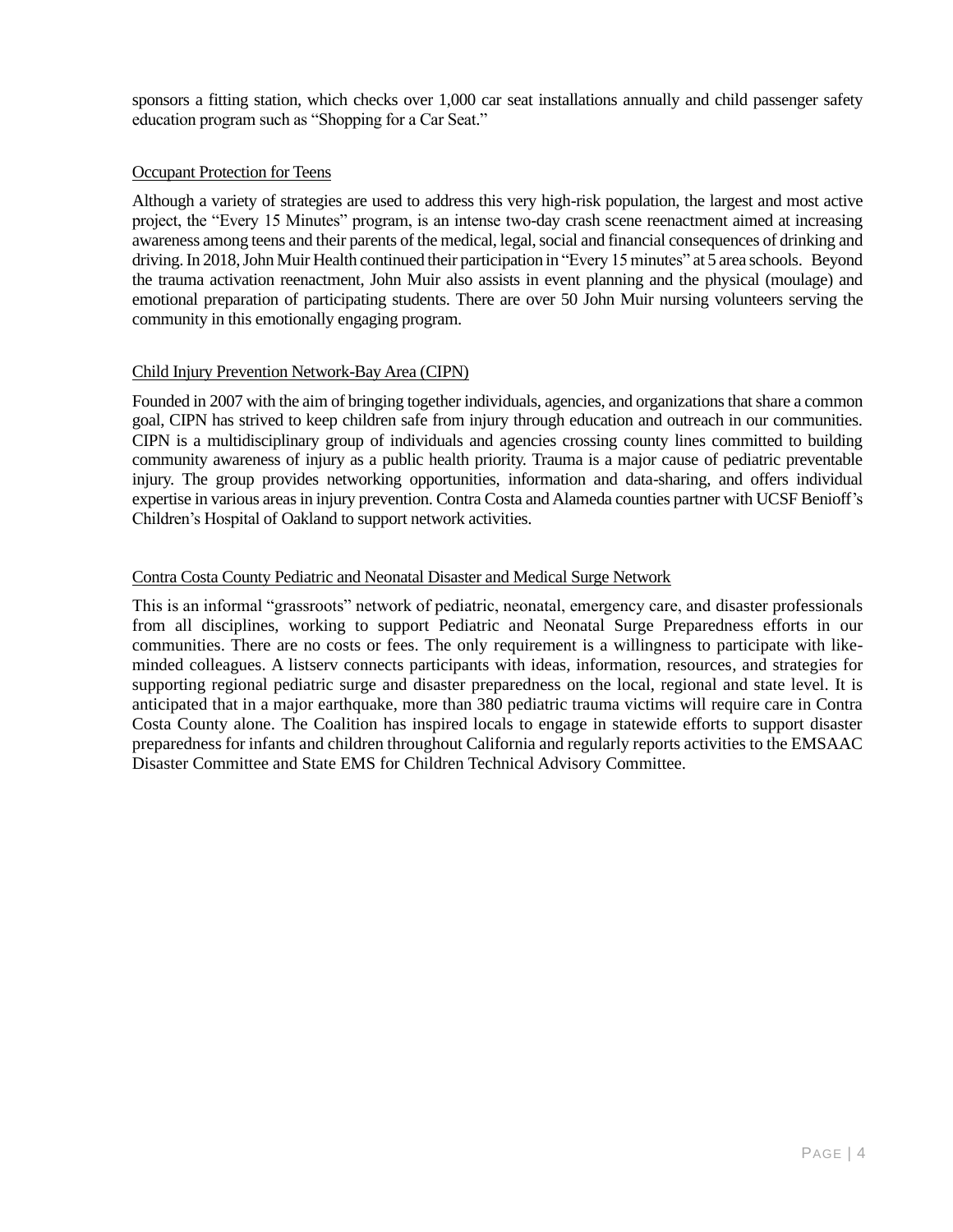2018 Trauma System Data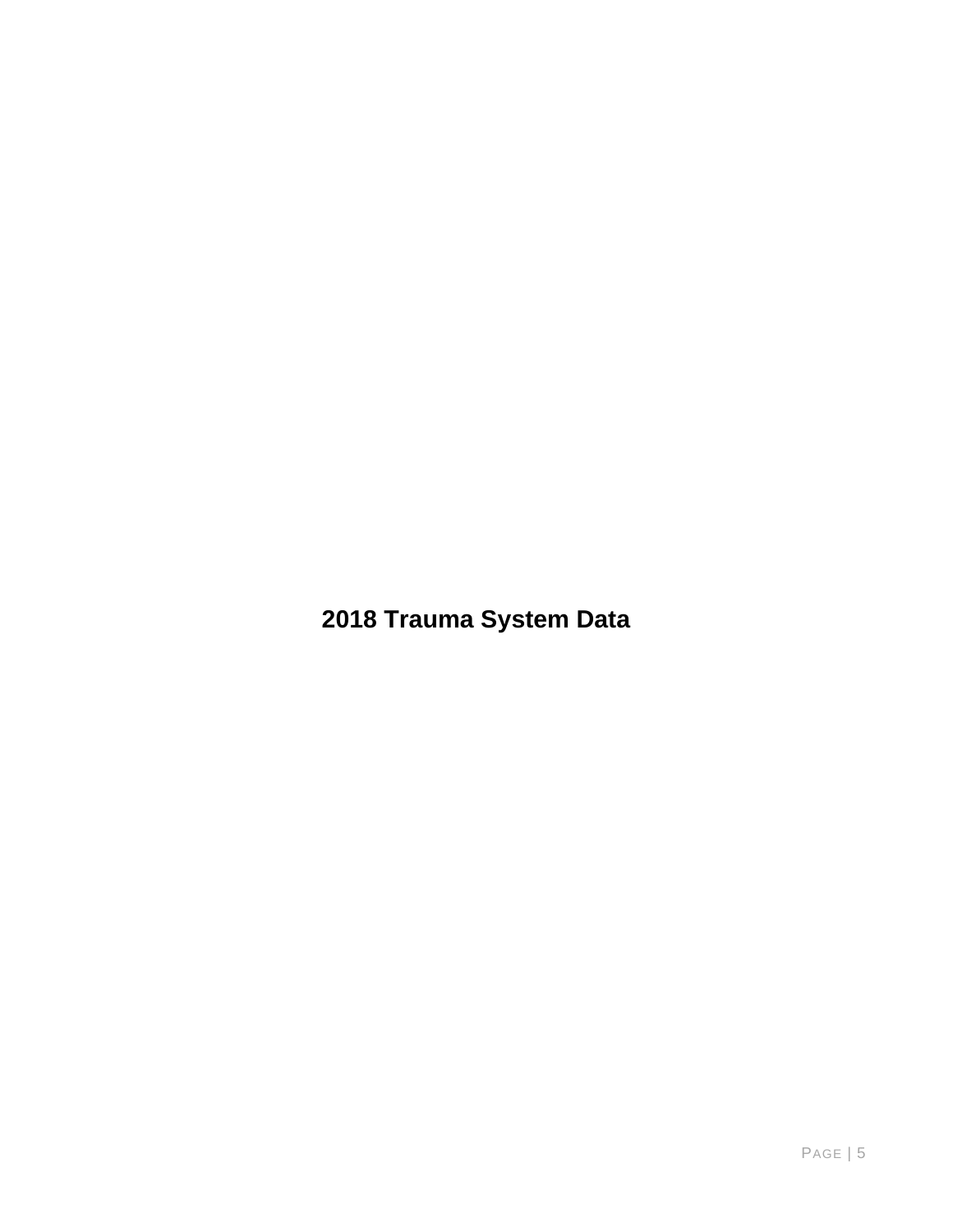## **Helicopter Utilization Report – 2018**

<span id="page-5-0"></span>

|                       | 2015 |        | 2016 |      |      | 2017 | 2018 |     |  |
|-----------------------|------|--------|------|------|------|------|------|-----|--|
| Origin                | Pts. | $\%$   | Pts. | %    | Pts. | %    | Pts. | %   |  |
| <b>TOTAL</b>          | 156  |        | 184  |      | 154  |      | 176  |     |  |
| East County           | 70   | 44.90% | 77   | 42%  | 89   | 58%  | 109  | 62% |  |
| <b>West County</b>    | 59   | 37.90% | 62   | 34%  | 47   | 30%  | 50   | 29% |  |
| South County          | 10   | 6.40%  | 14   | 7.7% | 9    | 6%   | 6    | 3%  |  |
| <b>Central County</b> | 17   | 10.80% | 25   | 14%  | 9    | 6%   | 11   | 6%  |  |
| Not identified        |      |        | 6    | 3.3  | 0    |      | 0    | 0%  |  |

## **Contra Costa Patients Transported` ``by Helicopter**<sup>1</sup>

Source: Data provided to LEMSA by helicopter provider agencies.

# **Helicopter Transports Originating Within Contra Costa by Provider Agenc[y](#page-5-0)<sup>1</sup> (scene calls)**

| <b>Provider</b> | 2015 |       | 2016 |     | 2017 |     | 2018 |       |  |
|-----------------|------|-------|------|-----|------|-----|------|-------|--|
|                 | Pts. | %     | Pts. | %   | Pts. | %   | Pts. | $\%$  |  |
| <b>TOTAL</b>    | 156  |       | 184  |     | 154  |     | 176  |       |  |
| <b>CALSTAR</b>  | 64   | 41%   | 76   | 41% | 86   | 56% | 107  | 61%   |  |
| <b>REACH</b>    | 77   | 49.4% | 97   | 53% | 55   | 36% | 66   | 38%   |  |
| <b>CHP</b>      | 15   | 9.6%  | 11   | 6%  | 13   | 8%  | 3    | 0.02% |  |

Source: Data provided to LEMSA by helicopter provider agencies.

<sup>1</sup> All transports originated within Contra Costa County.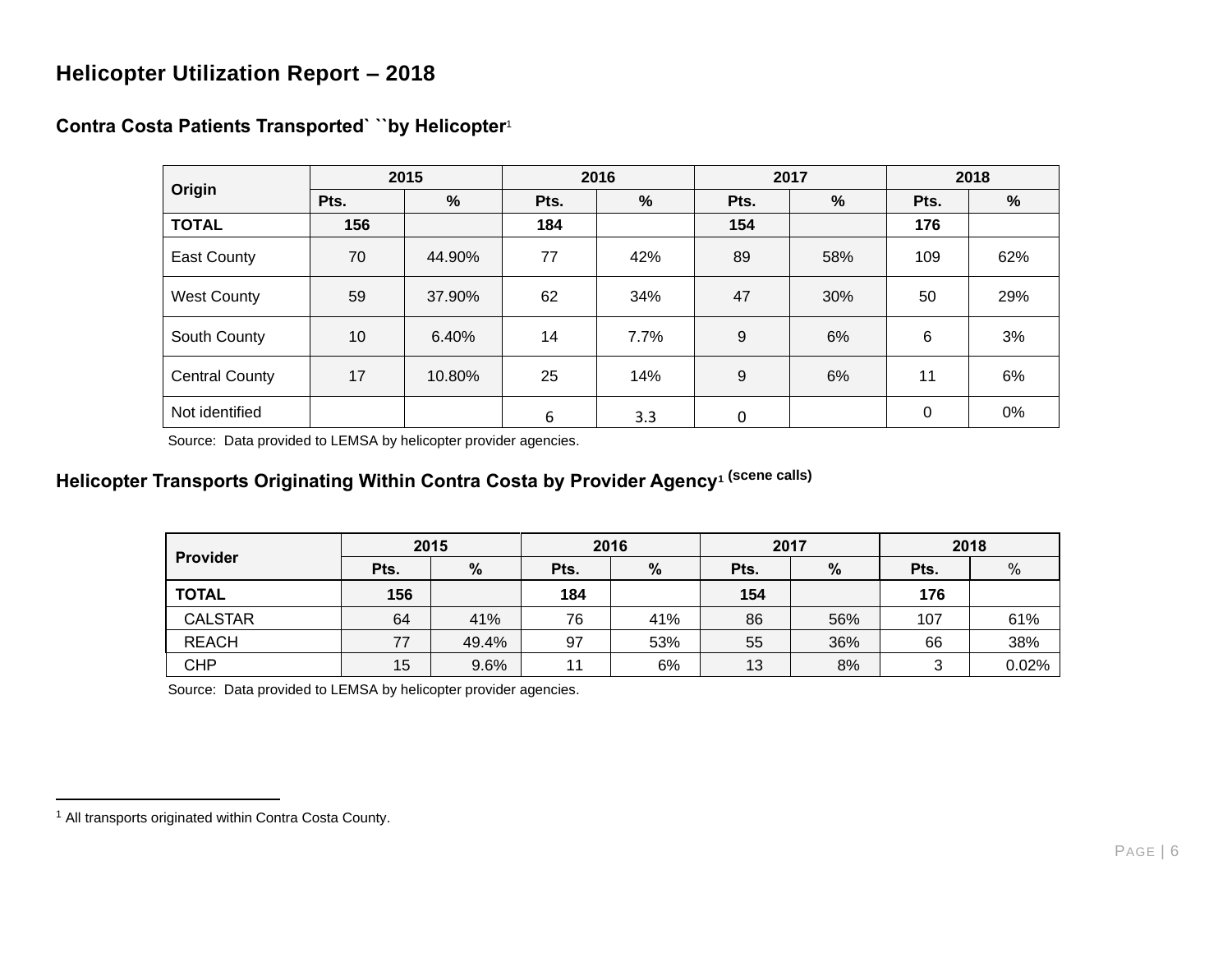| Provider         | 2015 |       | 2016 |     |                | 2017  | 2018 |     |
|------------------|------|-------|------|-----|----------------|-------|------|-----|
|                  | Pts. | %     | Pts. | %   | Pts.           | $\%$  | Pts. | %   |
| <b>TOTAL</b>     | 156  |       | 184  |     | 154            |       | 176  |     |
| John Muir Health | 111  | 71.1% | 134  | 73% | 113            | 73.3% | 141  | 80% |
| Children's       | 29   | 18.6% | 38   | 21% | 19             | 12.3% | 13   | 7%  |
| <b>UC Davis</b>  | n/a  |       | n/a  |     | $\overline{5}$ | 3.3%  | n/a  |     |
| Eden             | n/a  |       | n/a  |     | $\overline{4}$ | 2.6%  | n/a  |     |
| <b>SCVMC</b>     | n/a  |       | n/a  |     | 5              | 3.3%  | n/a  |     |
| Other/Unknown    | 16   | 10.3% | 12   | 6%  | 8              | 5.2%  | 22   | 13% |

# **Helicopter Transports by Destination**

Source: Data provided to LEMSA by helicopter provider agencies.

# **Helicopter Transports by Patient Assessment<sup>2</sup>**

| Provider     | 2015           |       | 2016            |       |             | 2017  | 2018 |     |  |
|--------------|----------------|-------|-----------------|-------|-------------|-------|------|-----|--|
|              | <b>Pts</b>     | %     | %<br><b>Pts</b> |       | Pts.        | %     |      | %   |  |
| <b>TOTAL</b> | 156            |       | 184             |       | 154         |       | 176  |     |  |
| Trauma       | 150            | 96.1% | 179             | 97.3% | 149         | 97.7% | 172  | 98% |  |
| <b>Burn</b>  | $\overline{2}$ | 1.3%  | 5               | 2.7%  | 5           | 3.3%  | 4    | 2%  |  |
| Other        | 4              | 2.6%  | 0               | 0%    | $\mathbf 0$ | 0%    |      | 0%  |  |

Source: Data provided to LEMSA by helicopter provider agencies.

<sup>2</sup> All transports originated within Contra Costa County.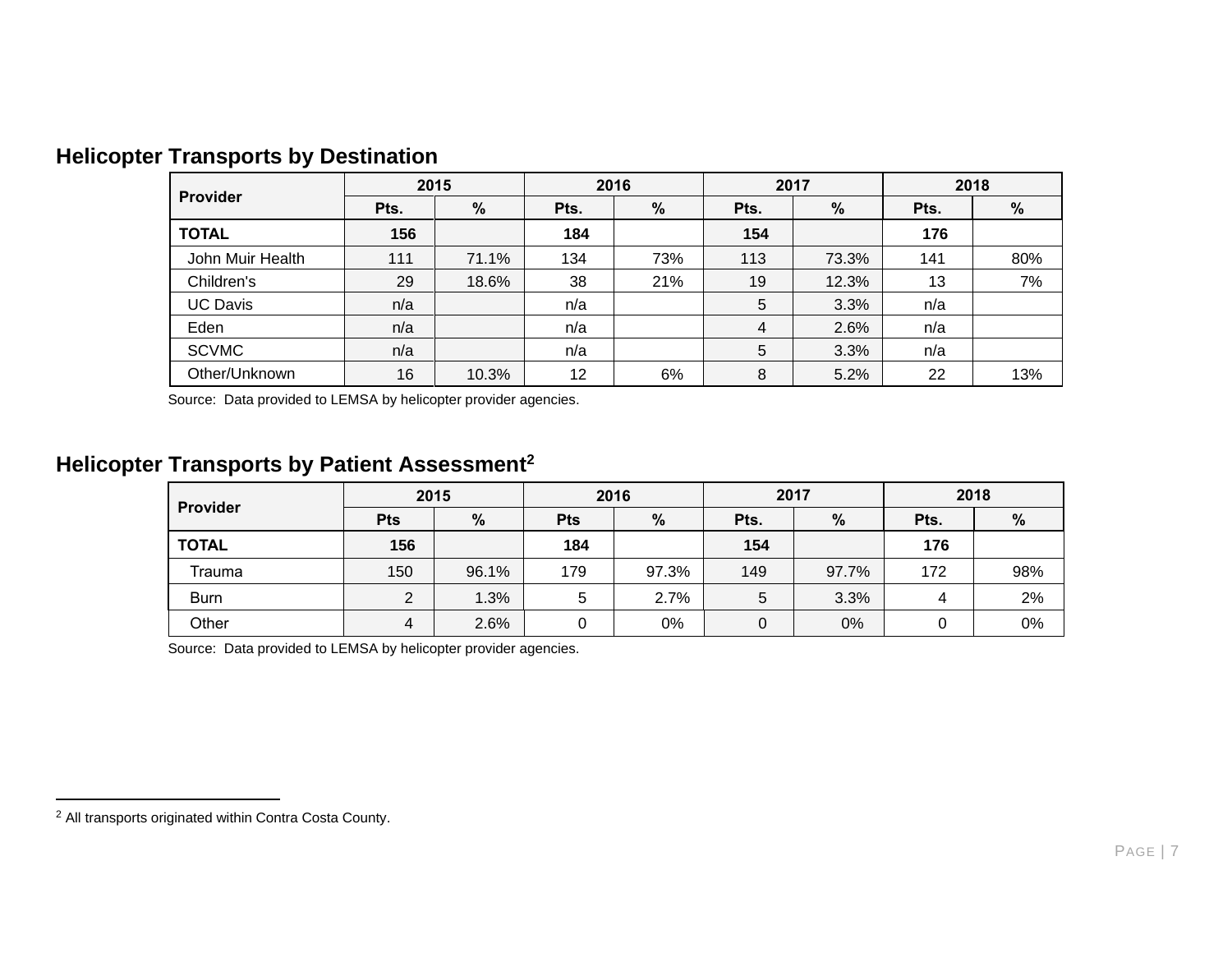## **Undertriage by Year**

| <b>Type of Triage Error</b>         | 2015 | 2016 | 2017 | 2018 |
|-------------------------------------|------|------|------|------|
| <b>TOTAL UNDERTRIAGES</b>           | 39   | 26   | 23   | 29   |
| Undertriage Rate <sup>3</sup>       | 2.6  | 1.4  | 1.2  | 1.6  |
| Undertriage $%$ <sup>4</sup>        | 2.2  | 0.8  | 0.7  | 0.8  |
| Base Contact for Trauma Destination | 11   |      | 4    | 8    |
| <b>Triaged by Field Personnel</b>   | 28   | 19   | 19   | 21   |

 Source: Data provided to LEMSA by John Muir Trauma Registry and Emergency Department Log. Note: Definition of Major Trauma Victim (MTV) modified in 2009 to include only patients with Injury Severity Score (ISS) of greater than 15.

## **Trauma Center Time on Trauma By-Pass by Year**

| 2015 | 2016    | 2017    | 2018    |
|------|---------|---------|---------|
| 0.3% | $0.2\%$ | < 0.01% | : 0.01% |

Source: Data provided to LEMSA from the ReddiNet system.

## **Base Hospital Activity Summary by Medical Condition**

|                            | 2015  |       | 2016  |        | 2017  |      | 2018  |      |
|----------------------------|-------|-------|-------|--------|-------|------|-------|------|
|                            | #     | %     | #     | %      | #     | %    | #     | %    |
| <b>Total Base Contacts</b> | 3,978 |       | 5,704 |        | 5,863 |      | 6,030 |      |
| Trauma                     | 3,132 | 78.7% | 4,737 | 83%    | 4,680 | 82%  | 4,862 | 81%  |
| Medical                    | 580   | 14.6% | 897   | 16%    | 769   | 14%  | 986   | 17%  |
| Arrest                     | 61    | 1.5%  | 58    | 1%     | 87    | .5%  | 11    | 0.2% |
| <b>Trauma Transfer</b>     | 205   | 5.2%  | 8     | $.1\%$ | 147   | 2.5% | 171   | 2.8% |
| Not identified             | 0     | 0%    | 4     | $.1\%$ | 0     | 0%   | 0     | 0%   |

Source: Data provided to LEMSA by John Muir Walnut Creek.

 $3$  Undertriage Rate = number of under triages/number of patients triaged to trauma centers.

<sup>4</sup> Undertriage Percent = number of under triages/number of patients triaged to receiving facilities.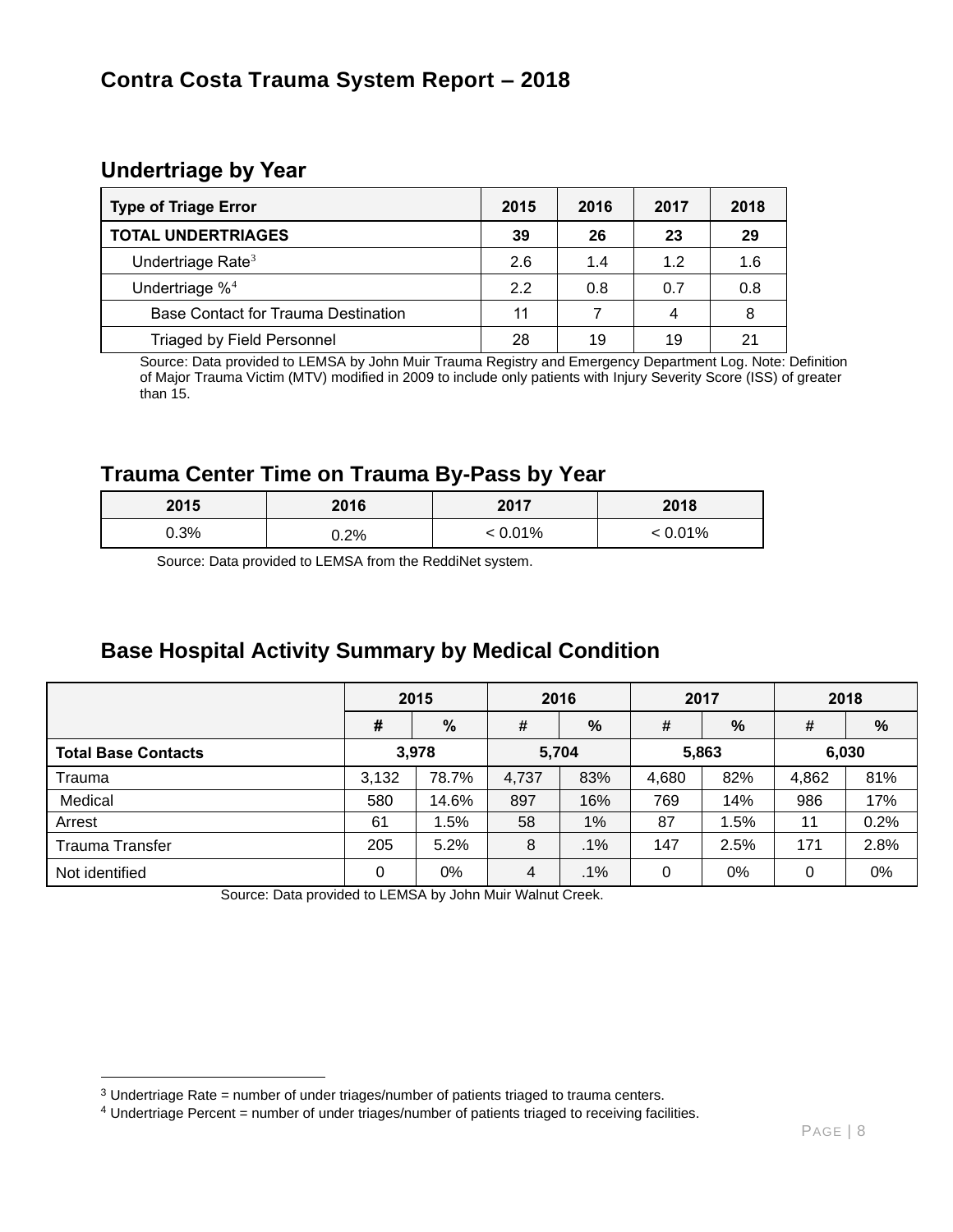## **Trauma Center - Activity Report 2018 All Trauma Patients Seen at the John Muir Trauma Center, Walnut Creek**

|                                |                     |       | <b>Field Transports</b> |        |                             |       |                               |               |                                     |        |
|--------------------------------|---------------------|-------|-------------------------|--------|-----------------------------|-------|-------------------------------|---------------|-------------------------------------|--------|
|                                | <b>All Patients</b> |       | <b>Total</b>            |        | <b>From Contra</b><br>Costa |       | <b>From Another</b><br>County |               | <b>Hospital</b><br><b>Transfers</b> |        |
|                                | #                   | $\%$  | #                       | %      | #                           | $\%$  | #                             | $\frac{9}{6}$ | #                                   | $\%$   |
| <b>TOTAL PATIENTS</b>          | 2,271               |       | 1,988                   |        | 1,795                       |       | 193                           |               | 283                                 |        |
| <b>Adult Total</b>             | 2,263               | 99.6% | 1,981                   | 99.6%  | 1,789                       | 99.8% | 192                           | 99.5%         | 282                                 | 99.6%  |
| <b>Pediatric Total</b>         | 8                   | 0.4%  | $\overline{7}$          | 0.4%   | 6                           | 0.2%  | 1                             | 0.5%          | 1                                   | 0.4%   |
| <b>Injury Type</b>             |                     |       |                         |        |                             |       |                               |               |                                     |        |
| <b>Blunt</b>                   | 2070                | 91%   | 1,867                   | 93%    | 1,801                       | 90%   | 66                            | 60%           | 242                                 | 85%    |
| Penetrating                    | 201                 | 9%    | 177                     | 7%     | 171                         | 10%   | 6                             | 4.2%          | 4                                   | 15%    |
| <b>Mode of Arrival</b>         |                     |       |                         |        |                             |       |                               |               |                                     |        |
| Air Ambulance                  | 112                 | 5%    | 112                     | 5.6%   | 52                          | 2.9%  | 50                            | 26%           | 9                                   | 3.2%   |
| <b>Ground Ambulance</b>        | 2,090               | 92%   | 1821                    | 92%    | 1721                        | 96%   | 100                           | 52%           | 269                                 | 96.8%  |
| <b>Private Vehicle</b>         | 53                  | 2.3%  | 20                      | 1%     | 19                          | 1.1%  | 34                            | 18%           | 0                                   | 0%     |
| Other                          | 16                  | 0.7%  | $\mathbf 0$             | 0%     | $\mathbf 0$                 | 0%    | $\mathbf 0$                   | 0%            | $\mathbf 0$                         | 0%     |
| <b>County of Injury</b>        |                     |       |                         |        |                             |       |                               |               |                                     |        |
| Contra Costa                   | 1,972               | 87%   | 1,795                   | 100%   | 1,795                       | 100%  |                               |               | 176                                 | 62%    |
| Solano                         | 43                  | 1.9%  | 43                      | 2.7%   |                             |       | 43                            | 22%           | 4                                   | 3.6%   |
| Alameda                        | 18                  | 0.8%  | 18                      | 0.9%   |                             |       | 18                            | 9.3%          | 6                                   | 1.0%   |
| Marin                          | 6                   | 0.3%  | $\,6$                   | 0.3%   |                             |       | 6                             | 3.1%          | 0                                   | 0%     |
| Napa                           | 1                   | 0.04% | 1                       | $>1\%$ |                             |       | 1                             | $>1\%$        | 0                                   | 0%     |
| San Francisco                  | $\overline{2}$      | 0.09% | $\overline{2}$          | $>1\%$ |                             |       | $\overline{2}$                | $>1\%$        | 1                                   | 0%     |
| Other                          | 3                   | 0.13% | 3                       | $>1\%$ |                             |       | 3                             | $>1\%$        | $\mathbf{1}$                        | 0%     |
| <b>Injury Severity</b>         |                     |       |                         |        |                             |       |                               |               |                                     |        |
| ISS > 15<br>(Major Trauma)     | 295                 | 13%   | 276                     | 14%    | 247                         | 11%   | 29                            | 15%           | 65                                  | 23%    |
| ISS < 15<br>(Not Major Trauma) | 1,909               | 87%   | 1,692                   | 86%    | 1,536                       | 89%   | 156                           | 81%           | 217                                 | 77%    |
| <b>ED Disposition</b>          |                     |       |                         |        |                             |       |                               |               |                                     |        |
| Admitted                       | 1,281               | 56.4% | 959                     | 48%    | 846                         | 47%   | 113                           | 59%           | 253                                 | 89%    |
| Expired                        | 18                  | 0.8%  | 17                      | 0.9%   | 13                          | 0.7%  | 4                             | 2%            | 1                                   | $>1\%$ |
| Home                           | 870                 | 38.3% | 828                     | 42%    | 762                         | 43%   | 66                            | 34%           | 27                                  | 9.5%   |
| Transfer                       | 41                  | 1.8%  | 40                      | 2%     | 39                          | 2.2%  | 1                             | $>1\%$        | 0                                   | 0%     |
| Other                          | 60                  | 2.6%  | 58                      | 3%     | 49                          | 2.7%  | 9                             | 4.7%          | $\mathbf 1$                         | $>1\%$ |

Source: Data provided to LEMSA by John Muir Trauma Registry.